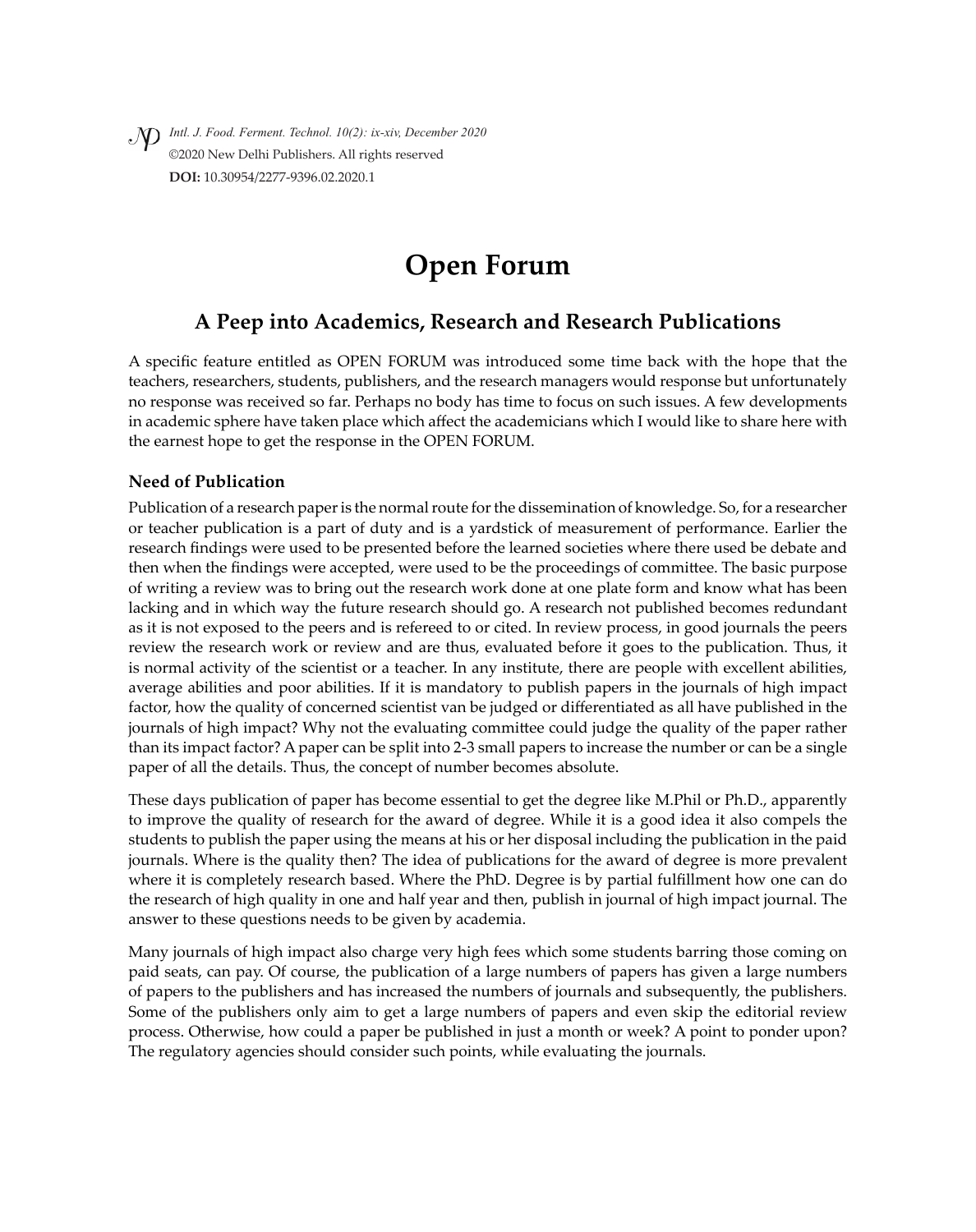These days, focus is on the publications of the results in the high impact factor journals. It means that the research should be of same standards as that of Oxford university, Yale university, MITS, BITS,IITs etc.. One can understand that the prestigious institutes with large infrastructure and capability can produce these results. In many cases, this has been made as the basis for promotion to next level or even for the yearly appraisal. In any institution, there are many people with average intelligence or research capability or those doing teaching are not pure researchers or do not have facility of that level where would they go? When institute is opened in specific area like the ICAR institutes, it does research for the areas where they work, for the sake of growth of general people of the area, how their research then can be published in so prestigious journals with high impact factor. Moreover, their research is of regional importance so cannot be published in the journal with international standing? Even the departmental promotions have been made like so. No body is seeing the utility of the papers and the impact that would make on the society which should be basic thing while evaluating the performance of an individual.

#### **Journals For publication**

We have a large number of journals many dealing with very specific aspects so the results of research are very much focused and receive the right audience. At the same time question arises, is there any regulatory mechanism to regulate the name of the journal? The journals are named like *Journal of biotechnology, biotechnology research journal, International journal of biotechnology, so on and so forth. Similarly, there are many journal like food and Nutrition, Nutrition and food Science., Journal of microbiology, International journal of Microbiology research, Microbiological research* etc. It is agreed that there can be different journals with same subject, even can be on the similar subjects but their coverage should be different, style of papers presentation should also be different, with different focus It can easily be achieved with some sort of registry at national and international level. Naturally, when the coverage is such that the findings are of implications at international level it should be named international otherwise would remain national only.

#### **Sceening of Journals**

As a right approach, the journals should be screened if there is any journal with the same name existing in a particular country ?Such screening should be both at the national and international level. If any journal is already existing it should not be allowed to register and allowed to publish. But the committee or better a commission constituted for this purpose should have persons of proven scientific integrity,not the persons recommended on other consideration than academics. The members should be from all the members countries. These should have separate committees for different subjects. They should meet regularly to discuss the issues. The publisher however, through the editor should be given opportunity to explain and defend the same.

A screening of the journal and regulation of the journal would be of great help in improving the quality of publication. This approach would help the publication of quality papers, research and finally the quality of scientist and teachers. It can also stabilize the journals who are after the papers and many are on the brink of closure. At present, they are running because of the need for award of degree and for promotion to the higher posts. The vicious circles need to be broken.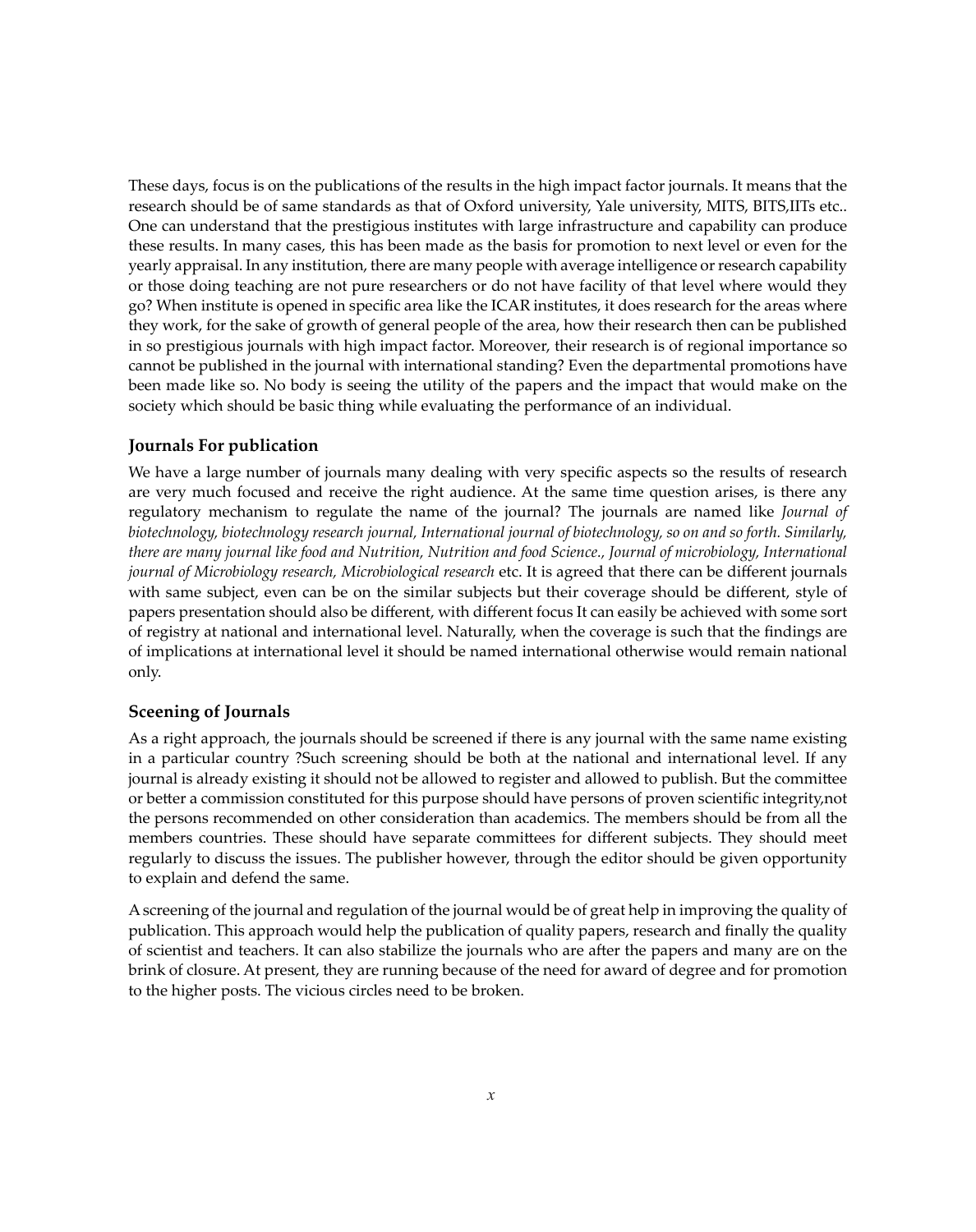#### **Type of papers and publication, impact factor**

When the research work is of high standard, automatically the publication would be of high standards. Naturally, the journals where such results are published would be of high impact factor. But publications need not to be always in the high impact journals but should be submitted depending upon the quality of research conducted. For example those with the findings of international standard should go to the journals of high impact. Those of medium research can be published in the national journals which are peer reviewed.

#### **Publication fees**

Should there any fees for publication of a paper? Science is a pious thing and should never be allowed to be weighed with money. Now if they charge money, it is called predatory journal if not who will bear the cost of production, being discussed separately in the next para. In earlier times, the papers publication was free but many times they would charge the cost of reprint bur providing tear sheets for the contributors. Now, some journal charge fees. But the fees are charged after the papers are refereed and are accepted.

The publications in the journal with high impact have basically the problem of payment. Many of these journals have very high publication fee. For a normal scientist with the normal pay, it is more than difficult to pay the fees. These fees in the form of dollar, for example the fee is many times of the order of 400-1000/- dollars which when multiplied by the values in  $\bar{\tau}$  say 60/-becomes 24, 000 - 60,000/- who can pay this fee from the pocket? The academia needs to answer. It is all the more relevant when ACR, promotion, selection etc are related with this. We need to find out a suitable answer.

# **Availability of literature**

In my opinion, in conducting the research of high order, the basic is the availability of literature. Though many journals are open access but there are many where there is need for the pass word after paying the required fee. So this becomes, quite difficult to know even the status of research being conducted on a particular aspect. How to know the research gaps? Only after you get the research gaps you can plan the research. This issue also calls for consideration.

An easy solution is being practiced by several institutes. These institutions have subscribed some journals of a particular publisher such as Elsevier, Springer, CRC, Science direct or similar other publisher so that the institutes have access to the journals. Publications in such journals would not have any problem. It can be very useful so as to publish review papers in the journals of very high impact, especially when there is scanty of research infrastructure.

# **Time of publication**

It is equally heartening to note that the publication of the papers has become very rapid compared to the earlier times when it used to take almost a year to publish a paper. Rather these days the publication time is reduced to beyond ones imagination time, say two weeks. The question arises if this has really improved the quality of the research papers or for that matter the overall quality of the research. Perhaps the answer is certainly not yes if not a blanket no. The biggest problem comes with some journals when they advertise that the paper would be evaluated in weeks time and published in a period of say two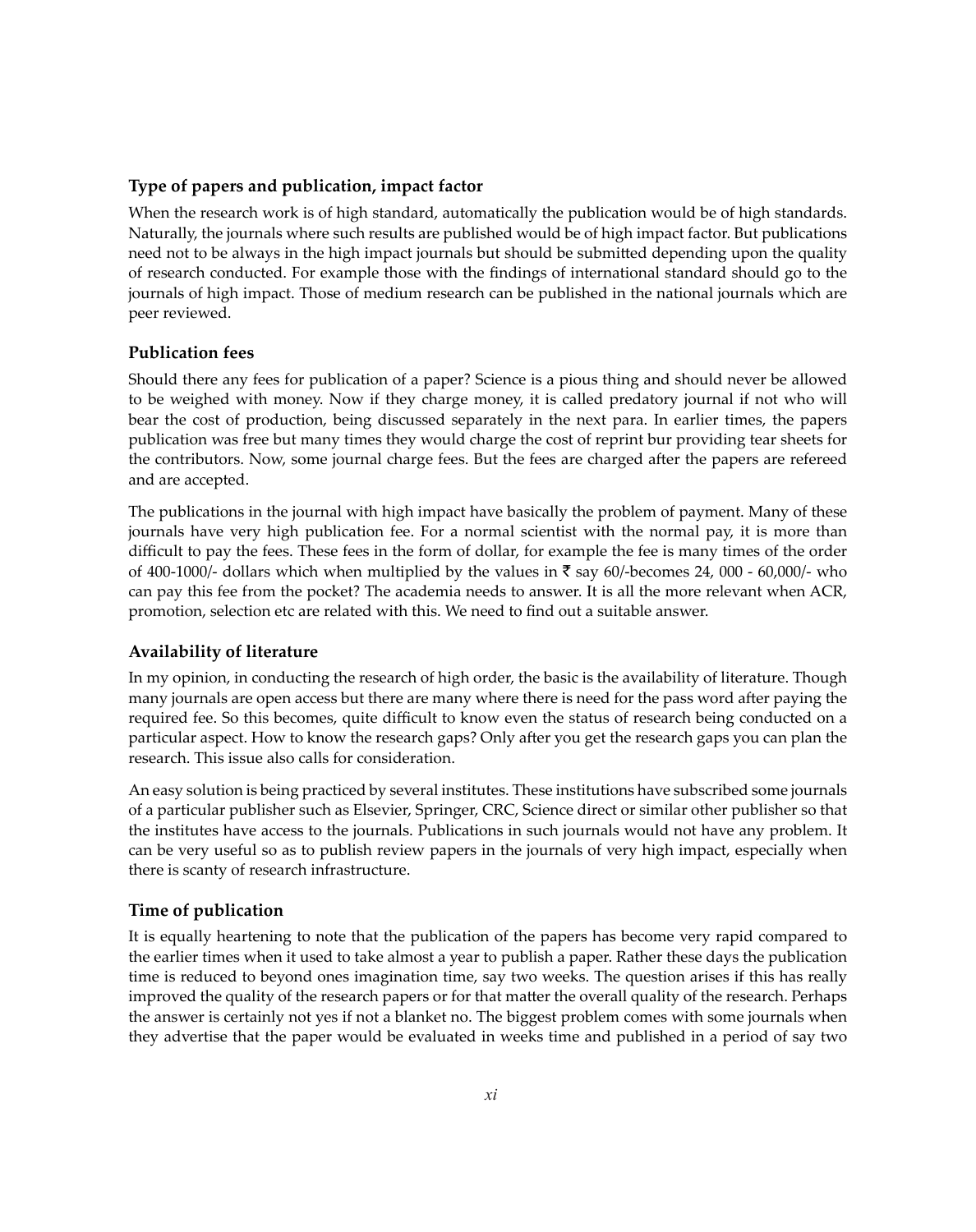weeks. It is not understood how the paper is evaluated in a week, or got revised in two weeks and then, published. I could not imagine how a prestigious and renowned referee who can evaluate the paper say in a week and the same is revised in a weeks time and published. Are the referees and the editors so competent or free or it is assumed that everything is ok.

#### **Predatory vs Non-predatory Journals**

The journals which normally publish the papers without review or by passing the peers fall under the category of predatory journals, as they hunt for the papers so as to earn fees. There are several journals now which publish the paper to earn money. The others are non-predatory as they get the papers, evaluate the same and if accepted by the peers get revised and then, publish the same. There is a need of some sort of regulations which could differentiate the predatory journal from the non-predatory. It can easily be done from the call of the paper they give, promise to publish the same and seeing the quality of paper. Acceptance or rejection rate of the papers can also easily reflect the quality.

#### **Publication fees, problem of researchers and compulsions of publisher**

Interestingly as written earlier, a large number of the journals have prescribed publication fees while a few have some consideration for the economic status of the researcher. There are some journals who ask for the fees after the review is conducted and the paper is recommended for publication like this journal. To some extent, from academic point of view, this approach is appropriate. What about those who do not have enough fees to pay? The question arises why there is publication fees? The answer is simple when the libraries do not subscribe the journals who will fund the publisher for the publication cost. The libraries do not subscribe the journals due to several reasons like lack of funds or diversion of funds for computerization so on and so forth. To cite, digital subscription has become the need of most of the libraries so they opt for the same. Thus, the paucity of the funds and stress for the computerization, have contributed to this phenomenon. So what is the solution?

#### **Publication Ethics**

Many authors submit paper to several journals and where it is accepted early is selected for the publication. The journals of repute screen the papers and get reviewed from competent referees and then get it revised and only then publish. Naturally time is consumed. In such case the author reply the paper is withdrawn and published elsewhere. Another issue of relevance is that the researchers submit their papers to a journal. If the same is extensively edited and made suitable for publication, it is published in some other journal. The journal that did a lot of efforts is denied the paper. What policy is appropriate for such authors which do such practices. Black listing would not help the publisher or the editor as their efforts are wasted? What solution could be there?

#### **Consequences of present trend**

The academicians and all those involved in domain of education and research should think if a person is not having money will he not have any publication? While business community even in the education domain would enjoy the privilege of high quality publication, the person without money would lag behind. This is something which is indigestible to hard core academicians.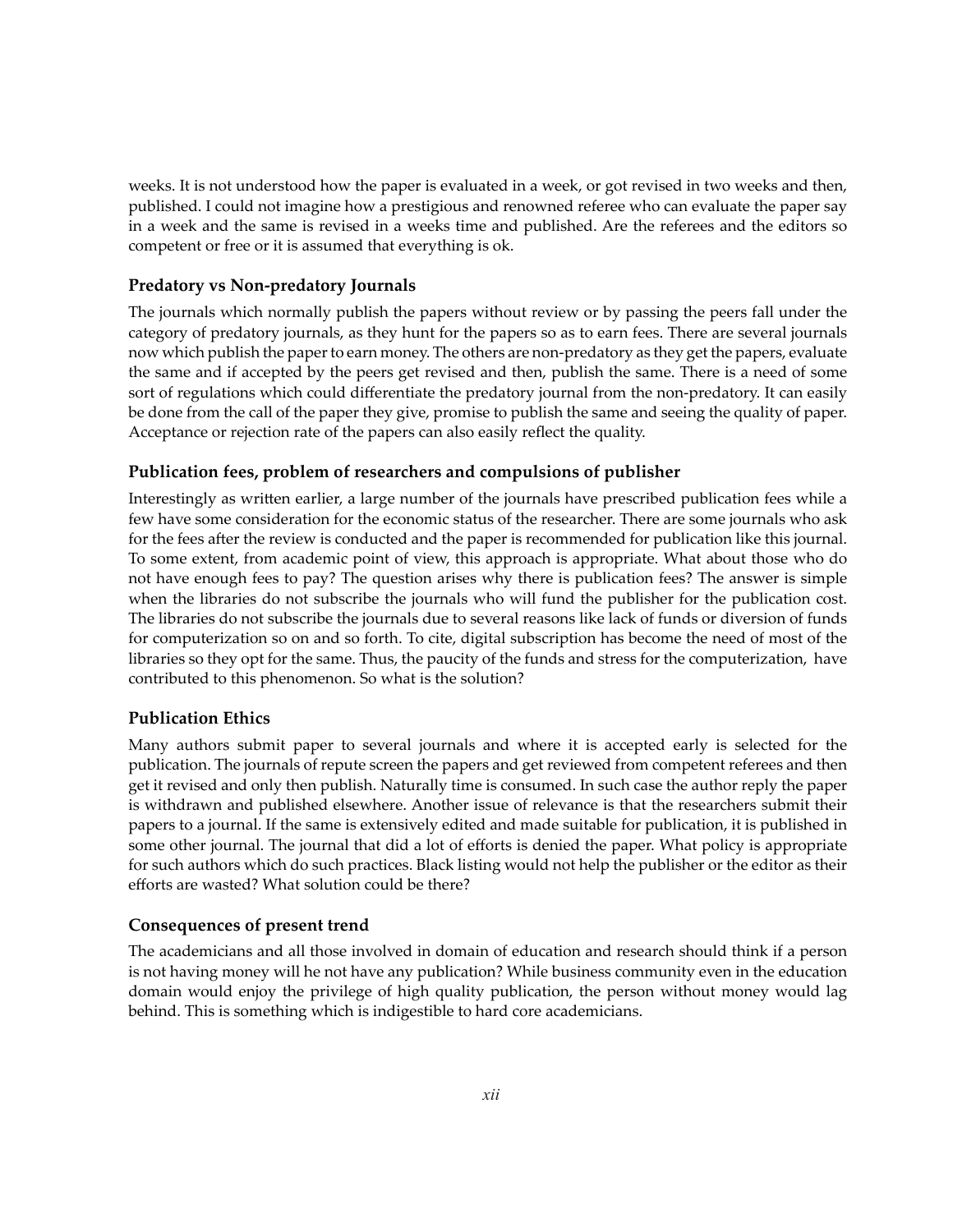#### **Present thinking in the world**

According to an article By Brian Resnick, on September 24, 2018, the Europe has a plan to force academic publishers to make research free to read. It costs a fortune to read scientific research. Pressure is mounting for that to change. It has been argued that the *universities spend millions every year on academic journal subscriptions for their students and faculty. And while these costs may be manageable for some, they are prohibitive for many less wealthy scholars and institutions around the world. An article during 2016 in Science described how a PhD candidate in Iran would have had to spend \$1,000 a week (money he didn't have) just to read the papers he needed for his studies. Similarly according to the author in the US, taxpayers spend \$140 billion every year supporting research they can't easily access.*

#### **A ray of hope**

Based on these facts most of the world's scientific knowledge is still locked behind expensive paywalls. But pressure is building — via the rise of academic paper pirating, and the increasing availability of prepublication manuscripts — for publishers to change their business model. Now, a coalition of scientific funding agencies in Europe finally wants to tear these paywalls down. *The clumsily named cOAlition S ("OA" is for "open access." The "S" for science, or solution) is a group of science funding agencies from 11 European countries. Altogether, these funders — which include UK Research and Innovation and the Research Council of Norway — spend \$8.8 billion per year on grants to scientists for their research. Only around 15 percent of journals worldwide run an open access model.*

*Here's what they want: By 2020, these funders will mandate that anyone who gets money from them must publish their results in a journal without a paywall. Private funders, like the Bill and Melinda Gates Foundation, already stipulate any papers that come from their grants must be open access. The cOAlition S is following their lead. It has explained that "Monetizing the access to new and existing research results is profoundly at odds with the ethos of science, (the cOAlition S on its website). There are other forces at play that may put pressure on the publishing industry to increase access. One is the rise of pirating academic papers. In 2011, Russia-based neuroscientist Alexandra Elbakyan founded the website Sci-Hub, which has grown to host more than 50 million academic papers. Elbakyan claims this is nearly all the paywalled scientific knowledge that exists in the world. These papers are free for anyone to view and download. The service, however is illegal though extremely popular.*

*In 2016, Science conducted an analysis of Sci-Hub's web traffic (with the cooperation of Elbakyan). It found that 3 million unique IP addresses downloaded a total of 28 million documents in a six-month period between September and March 2016. And the number of users could actually be even higher "because thousands of people on a university campus can share the same IP address," according to Science.*

*Many of these users came from the United States. But a great many others came from poorer nations like Tunisia and India, where the biggest hurdle to accessing scientific information may be high journal costs. Another trend: Scientists are increasingly publishing pre-publications versions of their studies (often called pre-prints). These study drafts are often nearly identical to finished, published, studies. And they're free to access.*

#### **Would this really change academic publishing?**

*But will this group of European funders, which represents only a small slice of research funding worldwide, really force journals to adopt open access? Perhaps. The Bill and Melinda Gates Foundation funds about \$4.6 billion*